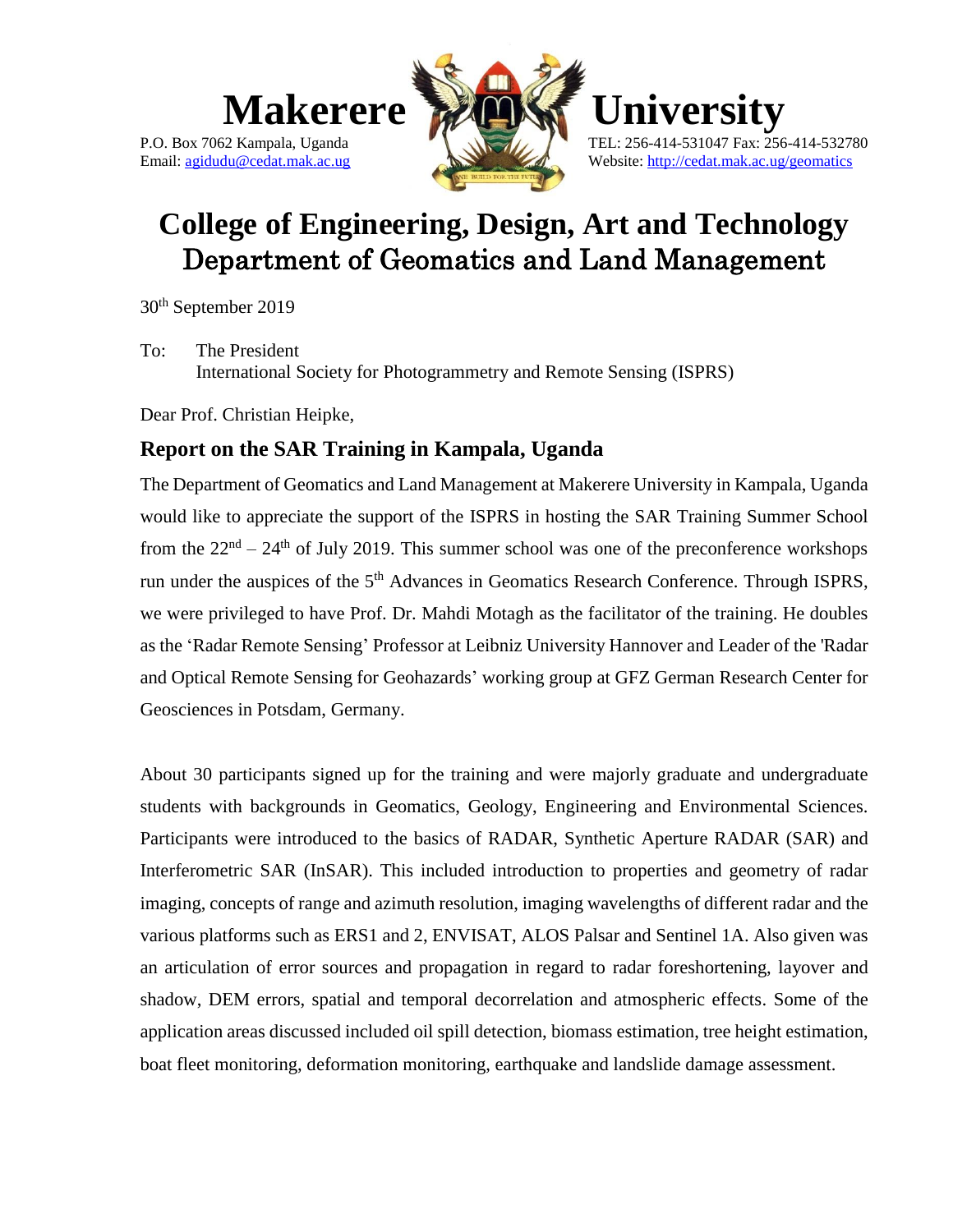The main attraction of the summer school involved hands-on training on how to download and process SAR imagery using SNAP and SNAPHU software. The SNAP software was used to create wrapped differential interferograms while SNAPHU was used for phase unwrapping. The participants were given an overview of TOPSAR splitting, satellite orbit correction, coarse and fine image co-registration, interferogram generation, differential interferogram formation, phase unwrapping, determination of ground displacement, visualization in google earth and finally interpretation of the results. The students were also taught how to automate these processes using scripts. By the end of the summer school, the participants were able to process ground deformation both manually and automatically using graphs in SNAP. All participants who subscribed to this summer school received certificates of attendance.

Attached herewith are some photos that captured the mood in the training. Without doubt, the training was well received and we hope that we can have more of such opportunities.

Sincerely

Dr. Anthony Gidudu **Associate Professor and Training Convener**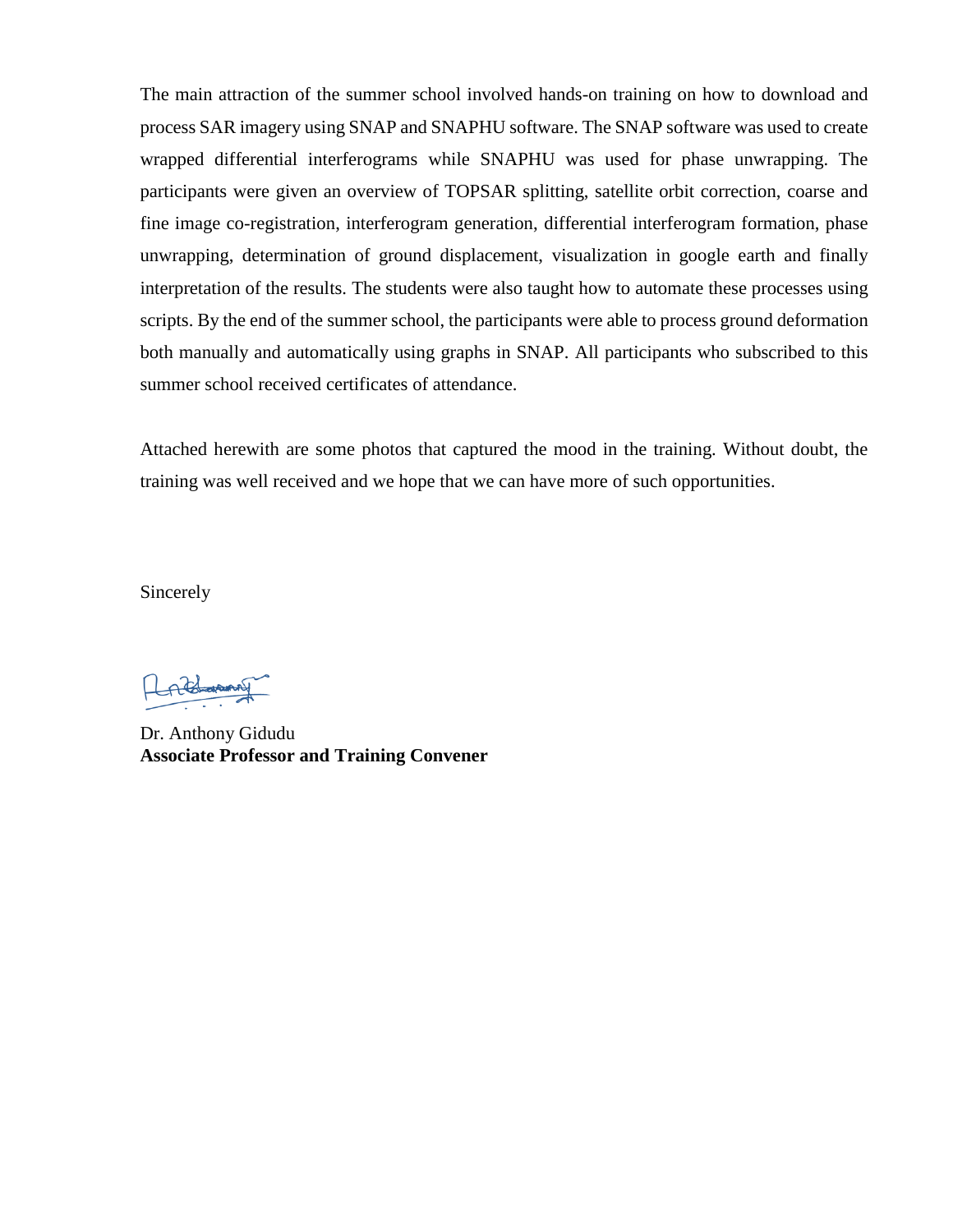

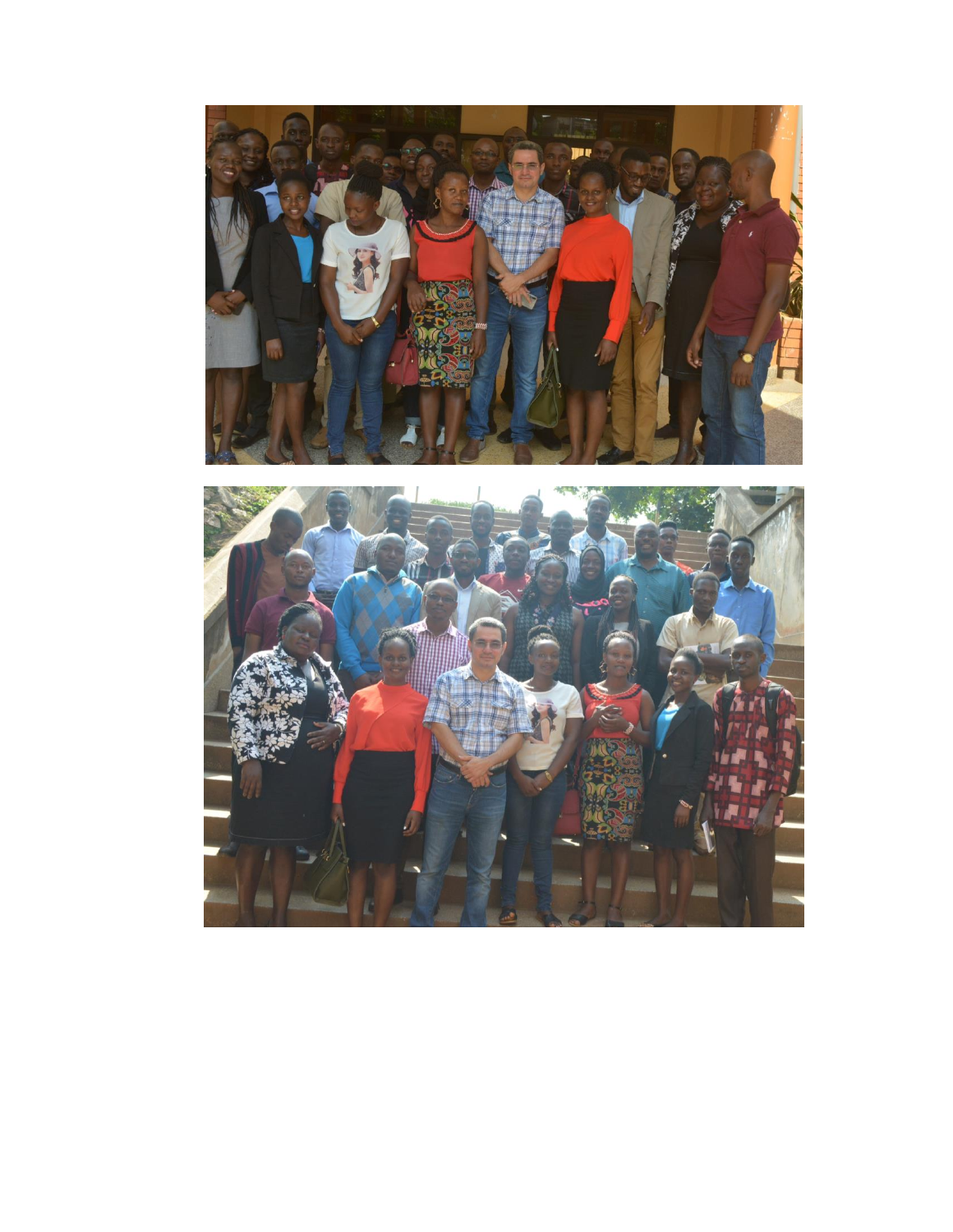

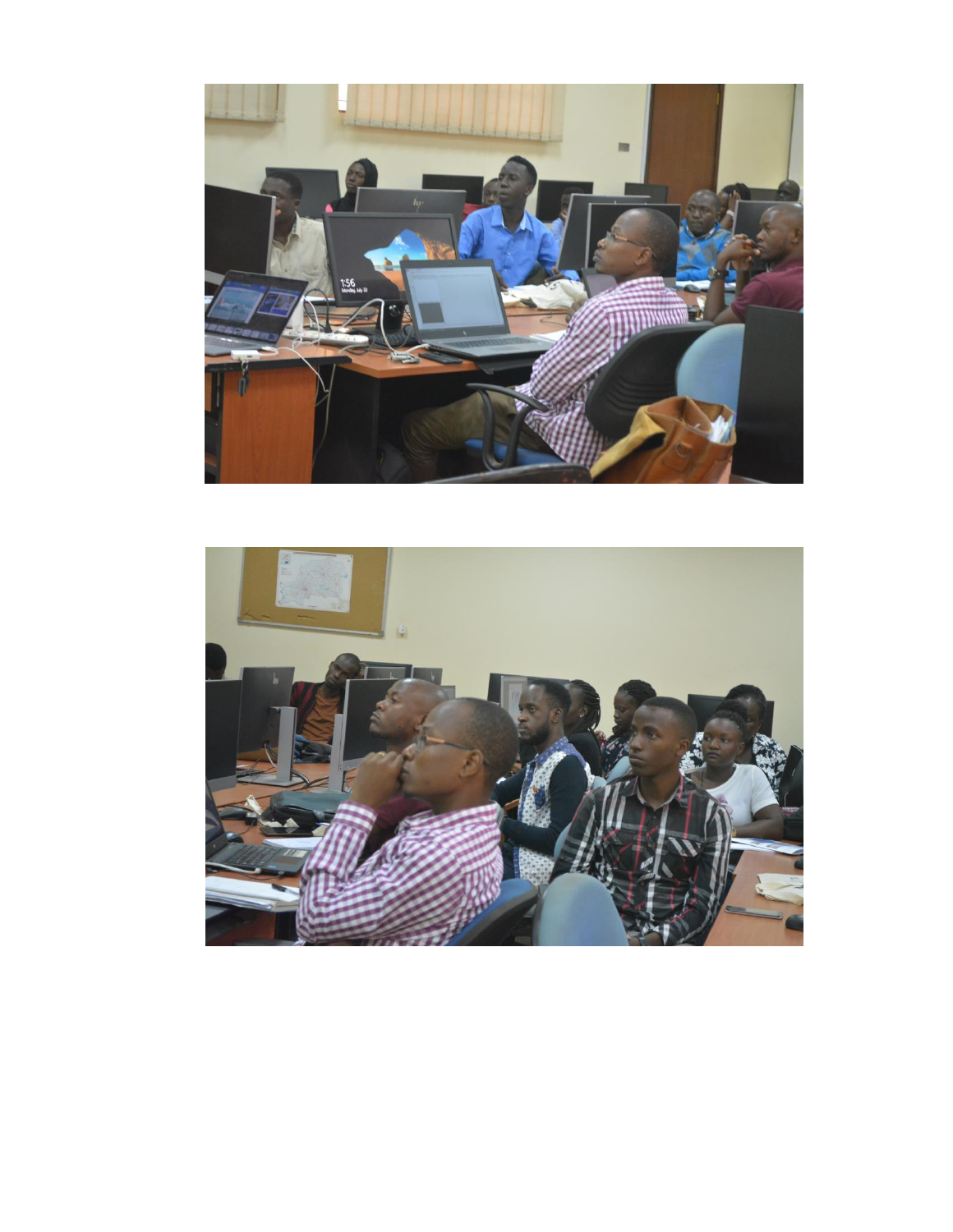